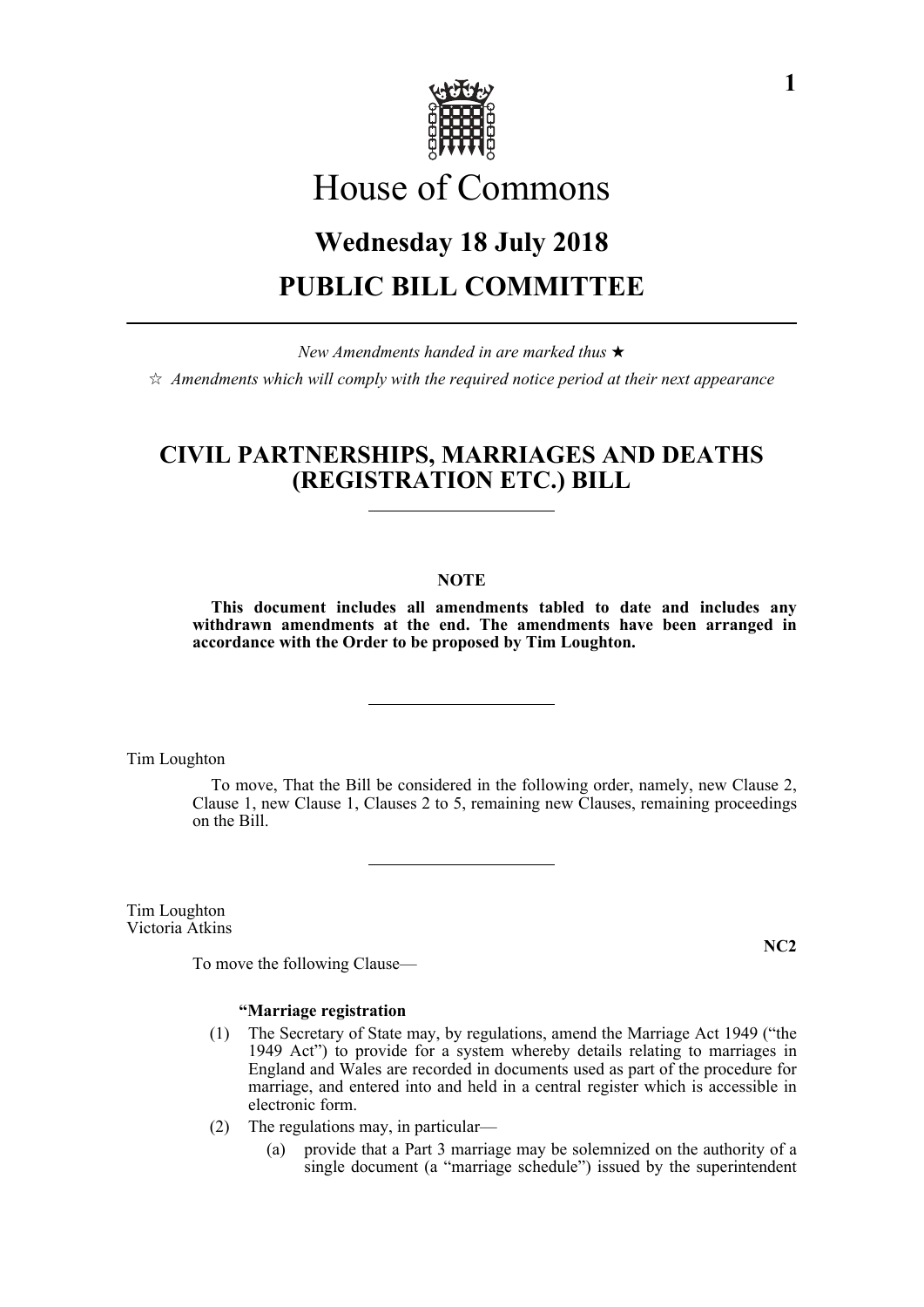registrar for the district in which the marriage is to be solemnized (instead of on the authority of two certificates of a superintendent registrar);

- (b) provide that a member of the clergy who is to solemnize a marriage authorised by ecclesiastical preliminaries must, before doing so, issue a document to enable the marriage to be registered (a "marriage document") or ensure that a marriage document is issued;
- (c) make provision in relation to the signing of a marriage schedule or marriage document following the solemnization of the marriage;
- (d) make provision in relation to the delivery of a signed marriage schedule or signed marriage document to a registrar;
- (e) require the Registrar General to maintain a register of marriages in England and Wales, which is accessible in electronic form ("the marriage register");
- (f) make provision in relation to the entering in the marriage register of the particulars set out in a signed marriage schedule or signed marriage document;
- (g) remove existing provision in relation to the registration of marriages which is not to form part of the system provided for under this section.
- (3) Where provision made by virtue of subsection (2)(d) gives power to a registrar to require a person to attend personally at the office of a superintendent registrar for the purpose of delivering a signed marriage schedule or signed marriage document, the regulations may provide that a person who fails to comply with such a requirement—
	- (a) commits an offence, and
	- (b) is liable on summary conviction to a fine not exceeding level 3 on the standard scale.
- (4) The regulations may give the Registrar General power to make regulations under section 74(1) of the 1949 Act—
	- (a) prescribing the form or content of a marriage schedule, marriage document or any other document specified in the regulations;
	- (b) making provision in relation to corrections to or the re-issue of a marriage schedule or marriage document before the marriage is solemnized;
	- (c) making provision in relation to the keeping of a signed marriage schedule or signed marriage document after the particulars set out in it have been entered in the marriage register;
	- (d) making provision in relation to corrections to entries in the marriage register or a pre-commencement marriage register book;
	- (e) making provision in relation to the keeping of pre-commencement marriage register books;
	- (f) making provision in relation to the keeping in a church or chapel of records of marriages solemnized according to the rites of the Church of England or the Church in Wales in the church or chapel.
- (5) For the purposes of subsection (4), provision in relation to the keeping of a book, document or other record includes, in particular, provision about—
	- (a) who is to be responsible for keeping the book, document or other record and how it is to be stored;
	- (b) the circumstances in which the book, document or other record must or may be annotated;
	- (c) the circumstances in which the book, document or other record must or may be sent to the Registrar General or a superintendent registrar.
- (6) No regulations may be made by the Secretary of State under this section after a period of three years beginning with the day on which regulations are first so made.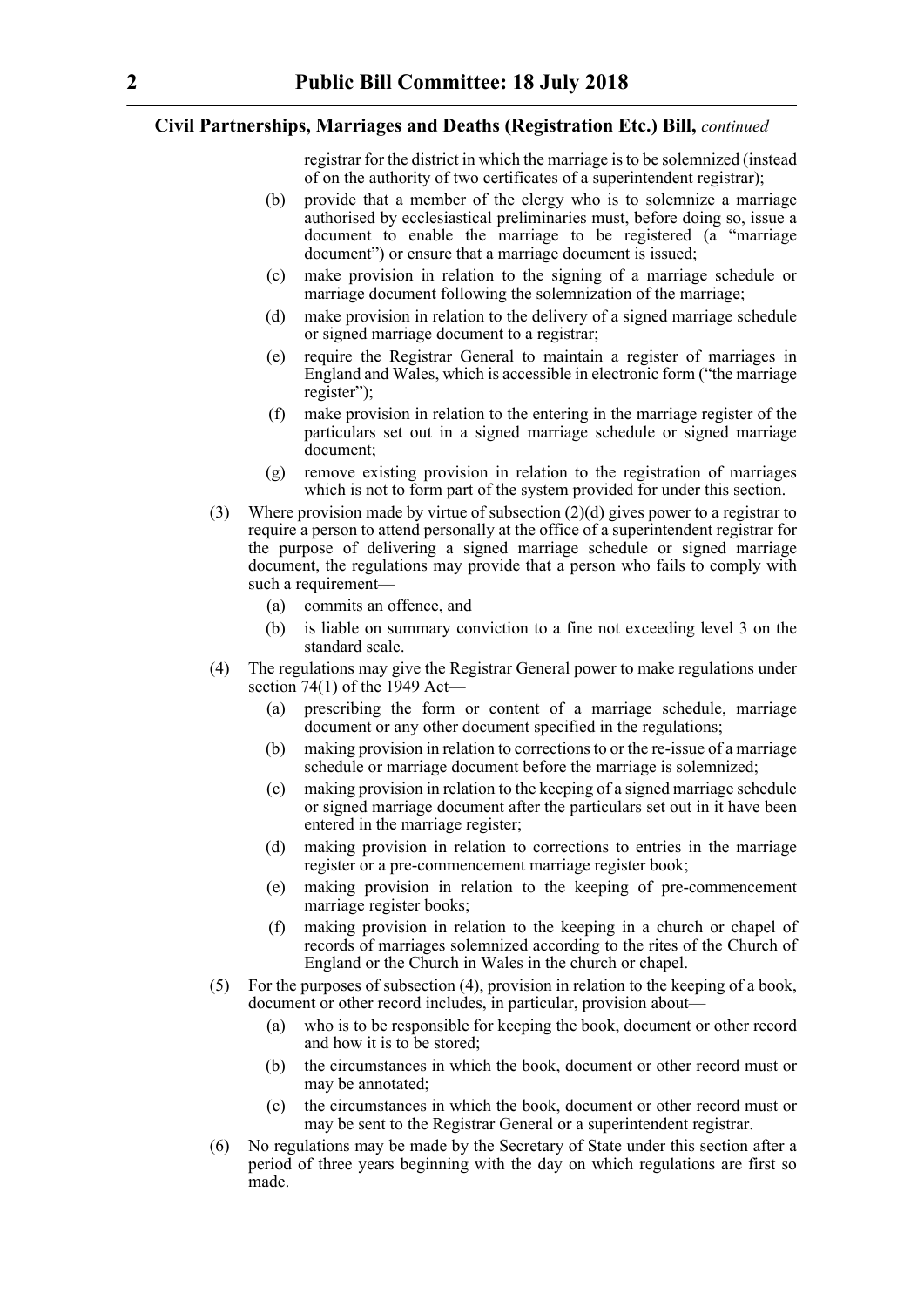- (7) In this section—
	- "ecclesiastical preliminaries" means the methods of authorisation described in section  $5(1)(a)$ , (b) or (c) of the 1949 Act;
	- "marriage document", "marriage register" and "marriage schedule" have the meanings given by subsection  $(2)(b)$ , (e) and (a) respectively;
	- "member of the clergy" means a clerk in Holy Orders of the Church of England or a clerk in Holy Orders of the Church in Wales;
	- "Part 3 marriage" means a marriage falling within section 26(1), 26A(1) or 26B(2), (4) or (6) of the 1949 Act;
	- "pre-commencement marriage register book" means any marriage register book in which the particulars of a marriage have been entered under that Act;
	- "registrar" means a registrar of marriages;
	- "Registrar General" means the Registrar General for England and Wales;
	- "superintendent registrar" means a superintendent registrar of births, deaths and marriages."

#### *Member's explanatory statement*

*This new clause allows the Secretary of State to introduce a central, electronic system of marriage registration in England and Wales.*

Tim Loughton Victoria Atkins

> Page **1**, line **1**, leave out Clause 1 *Member's explanatory statement The amendment removes Clause 1, which is superseded by NC2.*

Tim Loughton Victoria Atkins

To move the following Clause—

### **"Report on civil partnership**

- (1) The Secretary of State must make arrangements for a report to be prepared—
	- (a) assessing how the law ought to be changed to bring about equality between same-sex couples and other couples in terms of their future ability or otherwise to form civil partnerships, and
	- (b) setting out the Government's plans for achieving that aim.
- (2) The arrangements must provide for public consultation.

#### (3) The Secretary of State must lay the report before Parliament."

#### *Member's explanatory statement*

*This new clause provides for a report to be prepared on the changes which ought to be made to bring about equality between same-sex and other couples in terms of their future ability or otherwise to form civil partnerships. It replaces the current Clause 2 (see Amendment 1).*

**NC1**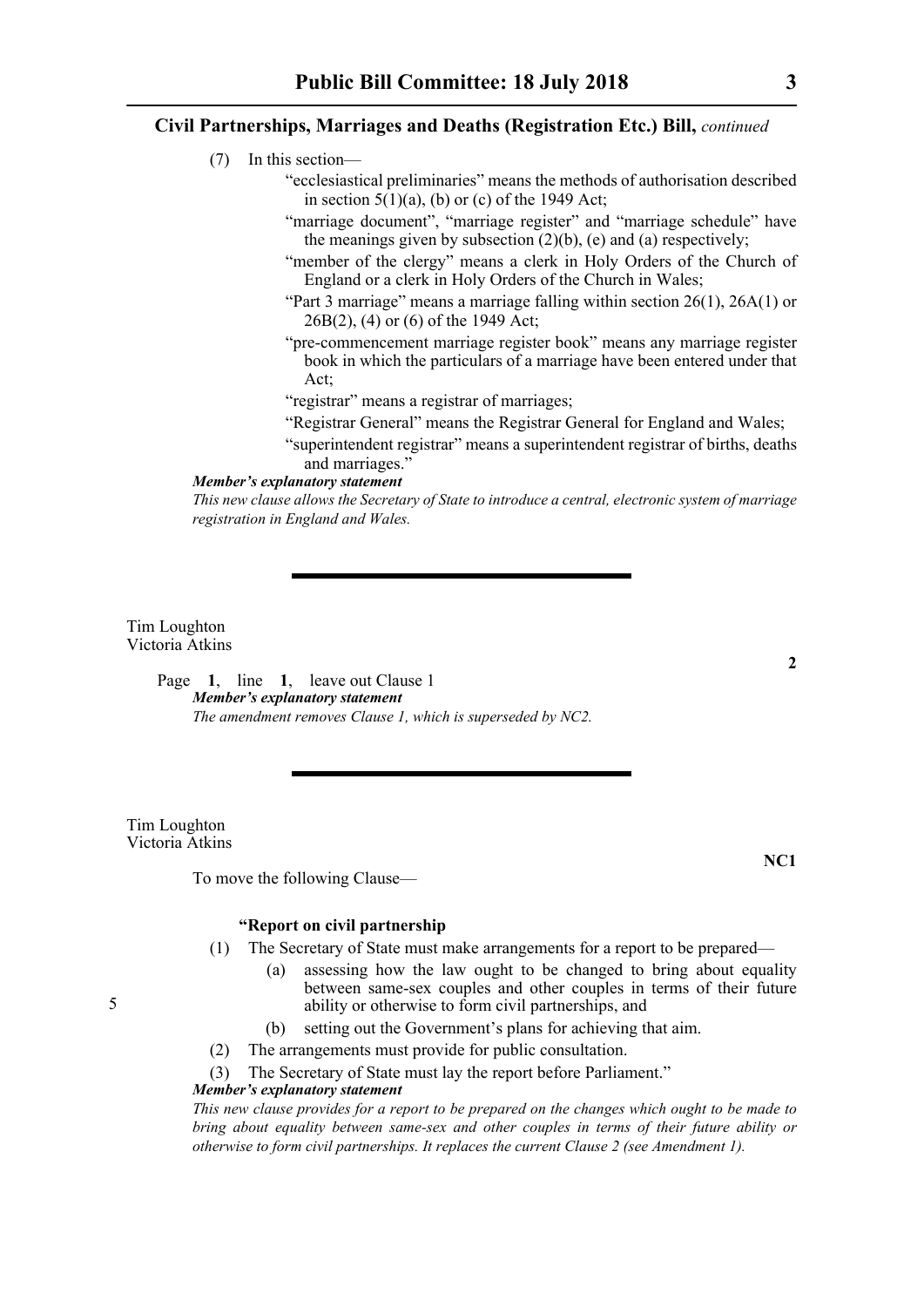As Amendments to Tim Loughton's proposed New Clause *(Report on civil partnership)* (NC1):—

Conor McGinn Gareth Thomas

Line 5, after "partnerships" insert—

"(aa) how the law could be changed in Scotland to achieve that aim,

(ab) how the law could be changed in Northern Ireland to achieve that aim," *Member's explanatory statement* 

*Together with Amendment (c) to NC1 and the consequential Amendment 16 to Clause 5, this amendment extends the scope of the report to considering equality in civil partnerships in Scotland and Northern Ireland.*

Conor McGinn Gareth Thomas

Line **6**, at end insert—

"(1A) In considering the matter specified in paragraph (1)(ab), the Secretary of State shall also consider the implications for equality in civil partnerships of the difference in legislation on marriage in Northern Ireland compared with the rest of the United Kingdom."

*Member's explanatory statement* 

*This amendment requires the Secretary of State's report to consider the implications of marriage law in Northern Ireland for equality in civil partnerships in Northern Ireland.*

Conor McGinn Gareth Thomas

Line **8**, at end insert—

"(3A) The Secretary of State must also consult—

(a) Scottish Ministers,

(b) Northern Ireland Ministers."

*Member's explanatory statement See explanatory statement for Amendment (a) to NC1.*

Tim Loughton Victoria Atkins

> Page **1**, line **7**, leave out Clause 2. *Member's explanatory statement This amendment is consequential on NC1.*

**(a)**

**(b)**

**(c)**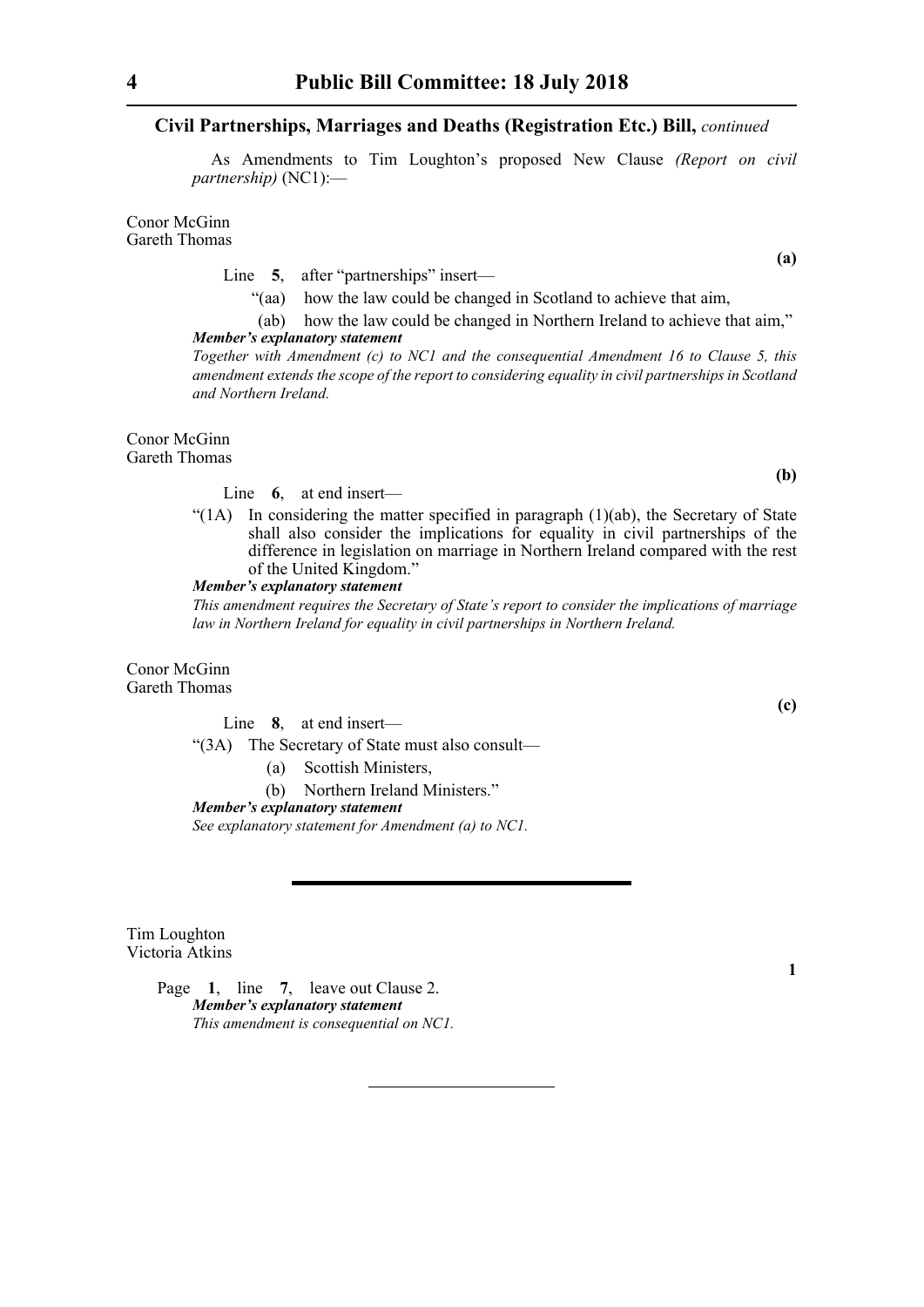Lilian Greenwood

|                                |  |  |  |  |  | Clause 4, page 2, line 18, leave out "whether, and if so how," and insert "how"          |  |
|--------------------------------|--|--|--|--|--|------------------------------------------------------------------------------------------|--|
| Member's explanatory statement |  |  |  |  |  |                                                                                          |  |
|                                |  |  |  |  |  | This amendment would mean that the Secretary of State's report would examine how the law |  |
|                                |  |  |  |  |  | should be changed, and not whether it should be changed.                                 |  |

Lilian Greenwood

Clause **4**, page **2**, line **22**, after "must" insert ", within six months of the passing of this Act,

*Member's explanatory statement* 

*This amendment would mean that the Secretary of State's report must be published within six months of the Bill receiving Royal Assent.*

Tim Loughton Victoria Atkins

> Clause **4**, page **2**, line **23**, leave out subsection (4) *Member's explanatory statement This amendment and Amendment 4 make a drafting change in response to Amendments 5 and 7 and NC3.*

Tim Loughton Victoria Atkins

> Clause **4**, page **2**, line **26**, leave out "Investigation regulations may" and insert "After the report has been published, the Lord Chancellor may by regulations" *Member's explanatory statement See the explanatory statement for Amendment 3.*

Tim Loughton Victoria Atkins

#### Clause **4**, page **2**, line **36**, leave out subsection (6) *Member's explanatory statement This amendment is consequential on NC3.*

Tim Loughton Victoria Atkins

> Clause **4**, page **2**, line **43**, leave out "Investigation" and insert "The" *Member's explanatory statement This amendment is consequential on Amendments 3 and 4.*

Tim Loughton Victoria Atkins

> Clause **4**, page **3**, line **6**, leave out subsections (8) and (9) *Member's explanatory statement This amendment is consequential on NC3.*

**18**

**4**

**3**

**5**

**7**

**6**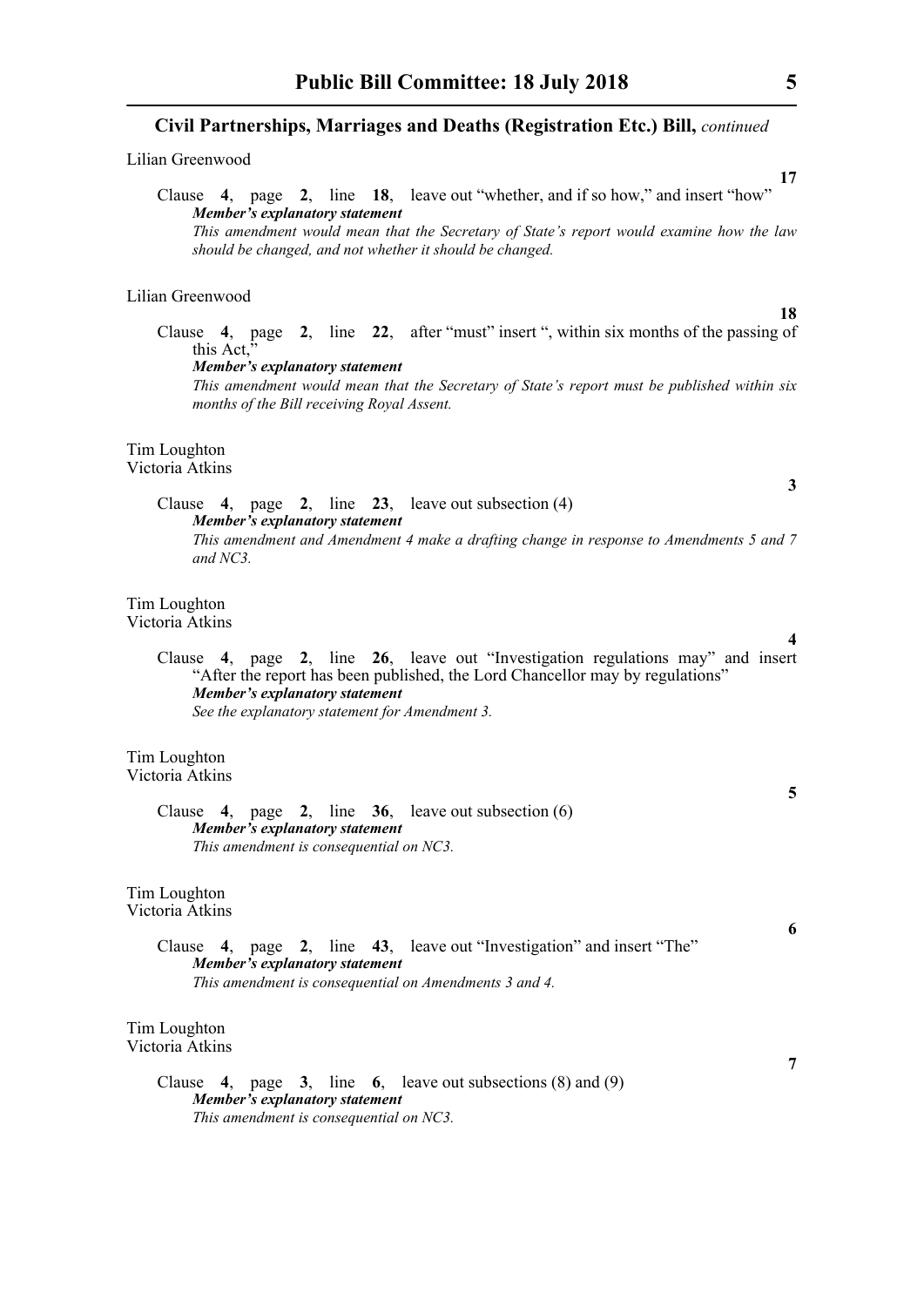Tim Loughton Victoria Atkins

> Clause **4**, page **3**, line **10**, leave out "investigation regulations may be made" and insert "regulations may be made under this section" *Member's explanatory statement This amendment is consequential on Amendments 3 and 4.*

Conor McGinn Gareth Thomas

Clause **5**, page **3**, line **13**, leave out subsection (1) and insert—

- "(1) Sections 1, 3 and 4 extend to England and Wales,
- (2) Section (*Report on civil partnership*) extends to England and Wales, Scotland and Northern Ireland."

*Member's explanatory statement See explanatory statement for Amendment (a) to NC1.*

Tim Loughton Victoria Atkins

> Clause **5**, page **3**, line **13**, at end insert "only, subject to subsection (1A). (1A) Section (*Supplementary provision about regulations*) and this section extend to England and Wales, Scotland and Northern Ireland."

*Member's explanatory statement* 

*The amendment enables consequential amendments to be made to UK-wide legislation (even though the substantive changes to the law will relate to England and Wales only).*

Tim Loughton

**10**

Victoria Atkins

Clause **5**, page **3**, line **14**, leave out subsections (2) and (3) and insert—

"( ) This Act comes into force at the end of the period of two months beginning with the day on which it is passed." *Member's explanatory statement* 

*The amendment provides for the Bill to come into force two months after it receives Royal Assent.*

Tim Loughton Victoria Atkins

To move the following Clause—

**NC3**

#### **"Supplementary provision about regulations**

- (1) The Secretary of State may by regulations—
	- (a) amend the Marriage of British Subjects (Facilities) Acts 1915 and 1916 so that they no longer apply in England and Wales;

**16**

**9**

**8**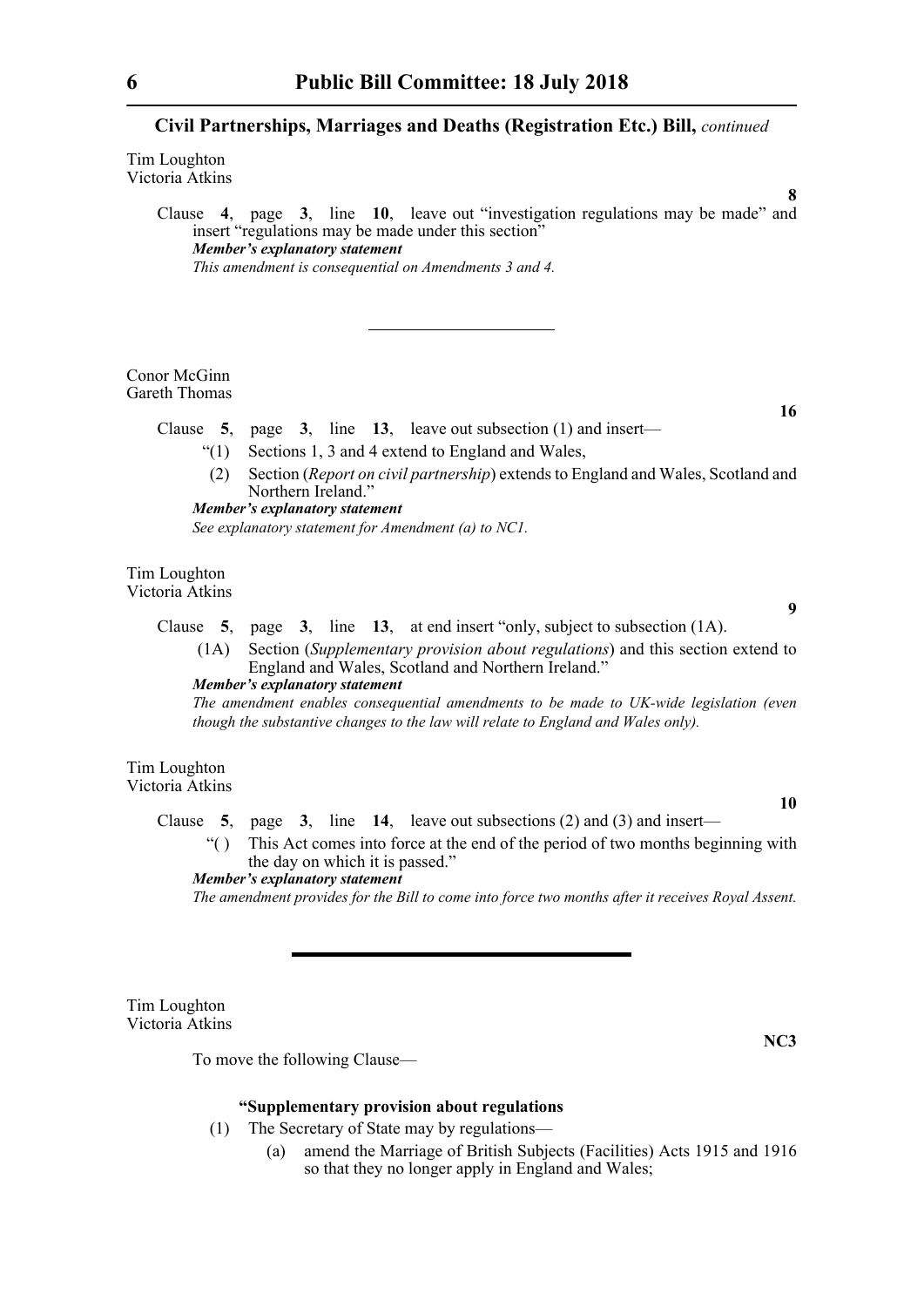- (b) make other provision in consequence of regulations under section (*Marriage registration*).
- (2) The Lord Chancellor may by regulations make provision in consequence of regulations under section 4.
- (3) Regulations under subsection (1) or (2) may include provision amending, repealing or revoking provision made by or under primary legislation (whenever passed or made).
- (4) Regulations under this Act may make—
	- (a) different provision for different purposes;
	- (b) provision generally or for specific cases;
	- (c) provision subject to exceptions;
	- (d) incidental, supplementary, transitional, transitory or saving provision.
- (5) Regulations under this Act are to be made by statutory instrument.
- (6) A statutory instrument that contains (with or without other provision) regulations under this Act that amend, repeal or revoke any provision of primary legislation may not be made unless a draft of the instrument has been laid before and approved by a resolution of each House of Parliament.
- (7) Any other statutory instrument containing regulations under this Act is subject to annulment in pursuance of a resolution of either House of Parliament.
- (8) In this section—
	- "primary legislation" means—
		- (a) an Act of Parliament;
		- (b) an Act of the Scottish Parliament;
		- (c) an Act or Measure of the National Assembly for Wales;
		- (d) Northern Ireland legislation;
		- (e) a Measure of the Church Assembly or of the General Synod of the Church of England;
	- "Registrar General" has the meaning given by section (*Marriage registration*)(7)."

#### *Member's explanatory statement*

*This new clause makes supplementary provision about regulations under the Act.*

Tim Loughton Victoria Atkins

> Title, line **1**, leave out from beginning to "make" *Member's explanatory statement This amendment, together with Amendment 13, reflects the changes proposed by Amendment 1 and NC1.*

Tim Loughton Victoria Atkins

**12**

**11**

Title, line **2**, leave out from first "of" to "to" in line 3 and insert "marriage;" *Member's explanatory statement This amendment reflects the changes proposed by Amendment 2 and NC2.*